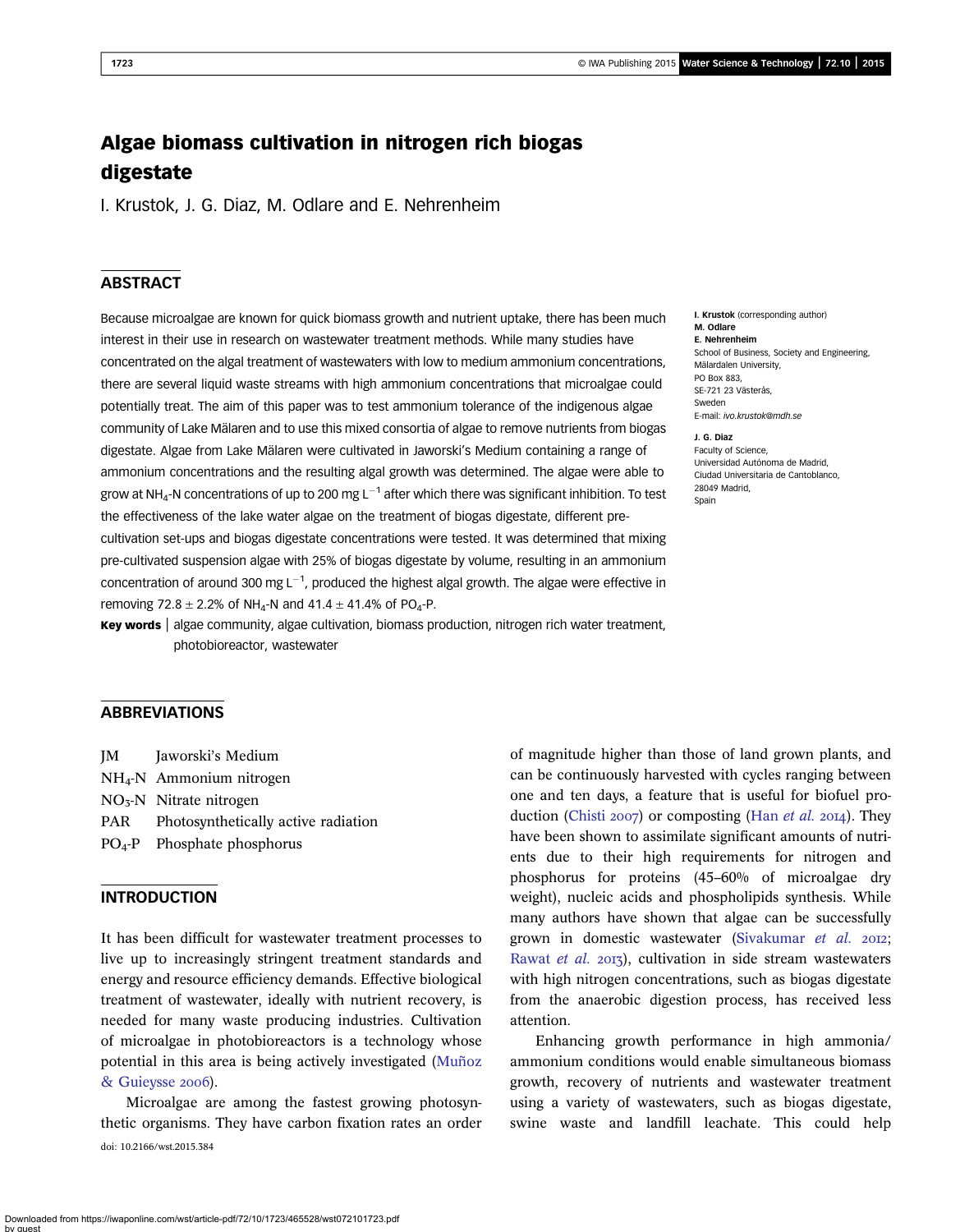wastewater treatment plants achieve higher standards of treatment and energy use.

High concentrations of nitrogen (in the range of 500– 1,500 mg-N/L), mostly in the form of ammonia/ammonium, can inhibit growth of algae. This is because free ammonia is toxic to several microalgae strains ([Crofts](#page-6-0) 1966), complicating the use of such substrates. Because the speciation of ammonia/ammonium is related to pH, the inhibition is weaker at lower pH values. At pH values of 9 and above, however, it can have a substantial effect on algal growth [\(Azov & Gold](#page-6-0)[man](#page-6-0)  $1982$ ). Despite this, researchers such as [Yuan](#page-6-0) et al. (2011) have argued that the inhibition effect can be controlled by increasing the hydraulic retention time and thus increasing the biomass concentration in the reactor, or by diluting the high ammonia containing wastewaters with another source of wastewater. Another option is to look for algal strains that are less susceptible to nitrogen inhibition, such as Chlorella vulgaris (Cai [et al](#page-6-0). 2013).

This study focused on growing algae in biogas digestate, which is a nitrogen rich wastewater removed from the anaerobic digestion process by centrifugation. Specific aims were to study: (1) the tolerance to high ammonium concentrations of the algae and determine the conditions that negatively affect algae growth; (2) the growth of the algae in ammonium rich biogas digestate; and (3) the uptake, i.e., treatment potential, of nitrogen, phosphorus and heavy metals of the cultures.

### MATERIALS AND METHODS

#### Biogas digestate and lake water origin and properties

Biogas digestate was sampled from the mesophilic anaerobic digestion of sewage sludge in the Västerås wastewater treatment plant after the sludge dewatering process. The plant uses a conventional treatment process with screening, and biological and chemical steps. Iron sulphate is used to precipitate the phosphorus. Chemical characteristics of the biogas digestate sample are shown in Table 1.

The lake water used as a source for algae was sampled from the highly eutrophicated Lake Mälaren in mid Sweden. The lake is known for its seasonal algae blooms in spring and late summer when diatoms, green algae and cyanobacteria are abundant. Previous studies have shown that wastewater-treating photobioreactors using algae from Lake Mälaren contain mainly Scenedesmus, Desmodesmus and Chlorella species, with Scenedesmus obliquus being dominant [\(Krustok](#page-6-0) et al. 2015a). For the present experiment,

| Table 1   Chemical parameters of the biogas digestate and lake water used in the exper-                          |  |  |
|------------------------------------------------------------------------------------------------------------------|--|--|
| iments. Average values and standard deviations of the parameters between                                         |  |  |
| experiments are displayed for the lake water. Abbreviations: Chl a - Chlorophyll                                 |  |  |
| a. NH <sub>4</sub> -N – Ammonium nitrogen. NO <sub>3</sub> -N – Nitrate nitrogen. PO <sub>4</sub> -P – Phosphate |  |  |
| phosphorus                                                                                                       |  |  |

| Parameter | Units              | <b>Biogas digestate</b> | Lake water        |
|-----------|--------------------|-------------------------|-------------------|
| Chl a     | $mg L^{-1}$        | 0.06                    | $0.05 \pm 0.01$   |
| pH        |                    | 8.2                     | $7.2 \pm 0.1$     |
| $NH_4-N$  | $mg L^{-1}$        | 542                     | $0.5 \pm 0.4$     |
| $NO5-N$   | $mg L^{-1}$        | 3.9                     | $1.0 \pm 0.9$     |
| $PO4-P$   | $\rm mg \, L^{-1}$ | 10.8                    | $0.02 \pm 0.02$   |
| Cr        | $\mu$ g L $^{-1}$  | 1.8                     | $2.6 \pm 0.6$     |
| Co        | $\mu g \; L^{-1}$  | 7                       | $1.3 \pm 1.1$     |
| Ni        | $\mu g L^{-1}$     | 13.8                    | $14.6 \pm 1.7$    |
| Cu        | $\mu g L^{-1}$     | 14.4                    | $15.0 \pm 12.1$   |
| Zn        | $\mu g L^{-1}$     | 117                     | $170.0 \pm 110.6$ |
| As        | $\mu g \; L^{-1}$  | 14.8                    | $1.0 \pm 0.3$     |
| Cd        | $\mu g L^{-1}$     | 0.13                    | $0.08 \pm 0.03$   |
| Pb        | $\mu g \; L^{-1}$  | 3.4                     | $1.4 \pm 1.3$     |

sampling was performed during winter, and thus the water was sampled from the top 10 cm layer of lake water after drilling through the frozen surface. All water samples were taken with sterilised equipment according to the SS/ISO 5667-3:2004 standard and immediately transported and used in the experimental setup. Chemical characteristics of the lake water used are shown in Table 1.

#### Experimental setup

# Tolerance of the Lake Mälaren algae to high ammonia concentrations

The tolerance of the algae from the lake to high concentrations of ammonium was tested in triplicate initially. Based on the results obtained by [Odlare](#page-6-0) et al.  $(20II)$ , 10 ml of Jaworski's Medium (JM) was added to 100 ml of lake water, which also served as a source of algae. To simulate high concentrations of  $NH_4 +$ , additional NH<sub>4</sub>Cl was added to the mixtures in order to achieve ammonium nitrogen (NH4-N) concentrations of 50, 100, 200, 500, 900, 1,900, 2,900, 3,600 and 5,000 mg  $L^{-1}$ .

#### Determining the biogas digestate to lake water ratio

The algae community cultivated in biogas digestate was slowly adapted to the high ammonium concentration by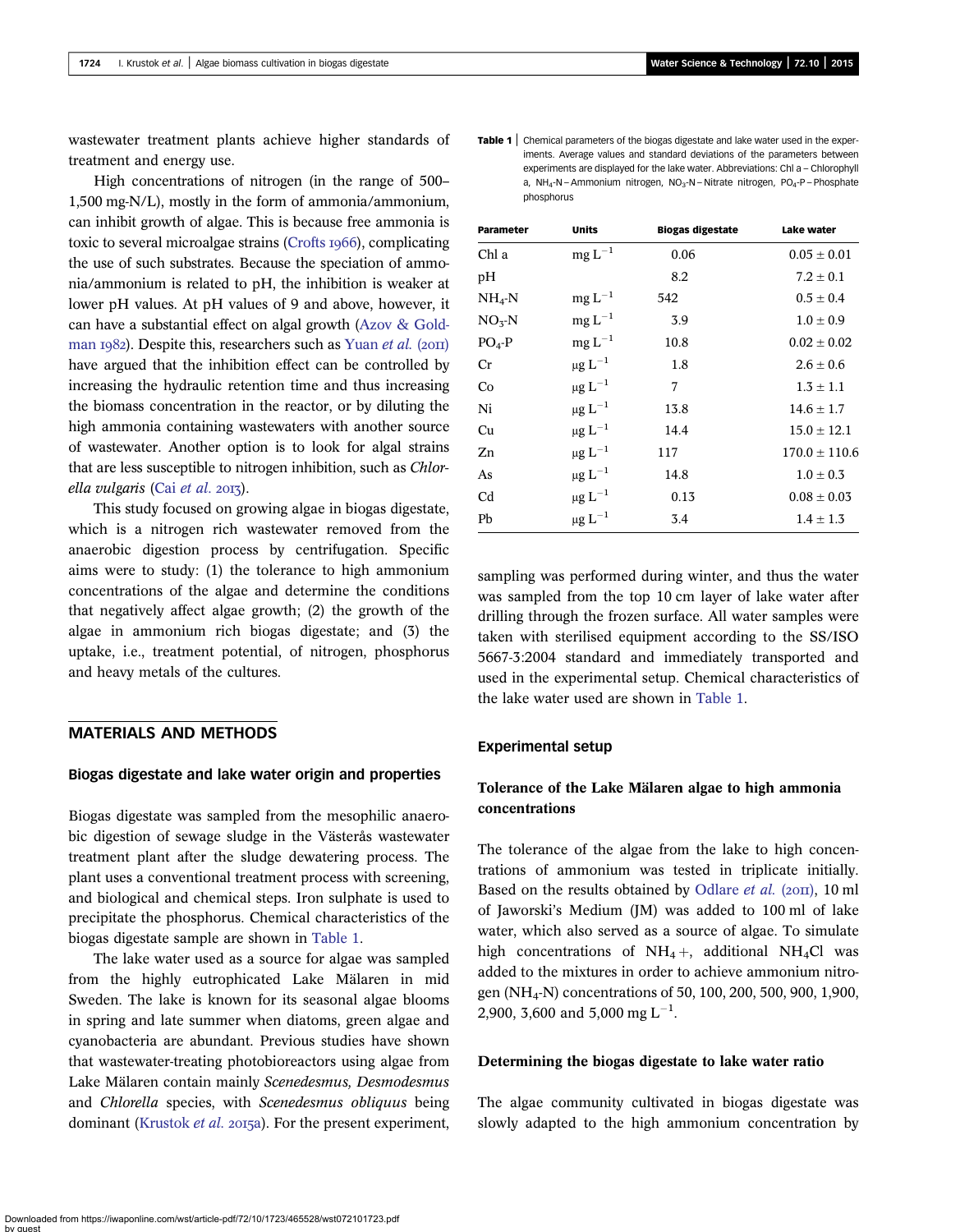pre-cultivating the algae in a low concentration of biogas digestate first. After the algae had grown, a higher concentration of biogas digestate was added. To determine how much biogas digestate to add to the lake water to achieve maximum growth, 500 ml flasks were incubated in duplicate at 22  $\pm$  0.5 °C with 16 hours of light and 8 hours of dark per 24 hours for 14 days at a photosynthetically active radiation (PAR) level of around 100  $\mu$ mol/m<sup>2</sup>s [\(Tang](#page-6-0) et al. 2011). The flasks contained 5, 10 or 15% by volume of the biogas digestate (centrate). The remainder was made up with either lake water or distilled water, which was used as a control. The best performing mixture was then mixed with 25, 30, 35 and 40% of biogas digestate by volume. The algae were incubated in 100 ml flasks with 60 ml of working volume in duplicate in the same conditions as used in the precultivation.

# Studying the algal growth and pollutant removal in 1L photobioreactors

The biogas digestate to lake water ratio that yielded the highest algae growth in previous experiments was re-tested, in duplicate, in two closed laboratory-scale 1 L batch photobioreactors (height 18 cm, diam. 10 cm). The reactors were repurposed commercial fermenters consisting of glass cylinders with stainless steel tops and bottoms. The openings in the top of the reactors were closed with filter paper to avoid contamination and to allow gas exchange. The reactors were lit from above by four fluorescent light tubes with 16 hours of light and 8 hours of dark per 24 hour cycle at a PAR level of around  $100 \mu$ mol/m<sup>2</sup>s. Mirrors were used to reflect light onto the reactor sides in order to increase lighting efficiency. The temperature in the reactors was set to  $23 \pm 0.5$  °C ([Tang](#page-6-0) *et al.*)  $20\text{H}$ ) and stirring was applied at around 350 rpm (Tang *[et al.](#page-6-0)*) ). The experimental light and temperature conditions were selected based on the prevailing conditions during the maximum growth rate of microalgae in the summer. Air was pumped into the reactors through a 0.22 μm Millipore filter  $(3 L min<sup>-1</sup>)$  to optimize gas exchange through aeration and to prevent excessive pH increase in the reactors by supplying CO2. A 60 ml sample was taken every 4 days from each reactor for chlorophyll a, nutrient and heavy metal analysis.

#### Algae growth analysis

In the ammonia tolerance experiments, algae growth was estimated by measuring optical density at 600 nm (Hitachi, U2000);  $150 \mu L$  samples were taken from each of the 15 flasks and measured in duplicate in a 96 well microplate.

For the experiments with different mixtures containing biogas digestate, algae growth was estimated by measuring chlorophyll a concentration. Then, 25 ml of the sample was filtered through Whatman GF/C (1.2 μm) filters and chlorophyll a was extracted with acetone as described in [Bellinger & Sigee](#page-6-0) (2010). The samples were centrifuged at 1,000 g at  $4^{\circ}$ C for 5 minutes and the absorbance of the supernatant was measured at 665 nm (chlorophyll a) and 750 nm (turbidity). Chlorophyll a concentration was calculated using Equation (1).

$$
C = (A_{665} - A_{750}) \times \frac{V}{V_5} \times \frac{11.3}{L},\tag{1}
$$

where C is chlorophyll concentration (mg  $L^{-1}$ ), V is the volume of the solvent (ml), VS is the volume of the sample (l), L is the light path (cm), A is absorbance and 11.3 is the specific extraction coefficient for acetone.

The pH of the samples was measured using a 744 pH meter (Metrohm AG, Herisau, Switzerland).

#### Nutrient and metal analysis

Nutrient samples were filtered through Whatman GF/C (1.2  $\mu$ m) filters, acidified to pH < 2 with concentrated sulphuric acid (98%) and stored at  $-20$  °C. The NH<sub>4</sub>-N and phosphate phosphorus  $(PO<sub>4</sub>-P)$  concentrations in the samples were measured using FOSS FIASTAR 500 Fluid Injection Analysis as described by the procedures supplied by the company.

Heavy metals were analyzed by ICP-MS (Agilent 7500 cx). The analysed isotopes were 53Cr, 59Co, 60Ni, 63Cu, 66Zn, 75As and 111Cd. For Pb, the sum of 206, 207 and 208 isotopes was analysed to compensate for any isotope fractionation.

Due to the unknown and visually heavy matrix of the samples, the Agilent HMI (High Matrix Introduction) system was used. The system was operated in the Ultra Robust High mode to obtain good recovery, which slightly increased the detection limit, especially for As. The analyser was calibrated after every 28 samples.

## RESULTS AND DISCUSSION

# Tolerance of the Lake Mälaren algae to high ammonium concentrations

As expected, growth of the Lake Mälaren water culture was fastest with pure JM [\(Figure 1\)](#page-3-0). However, the growth was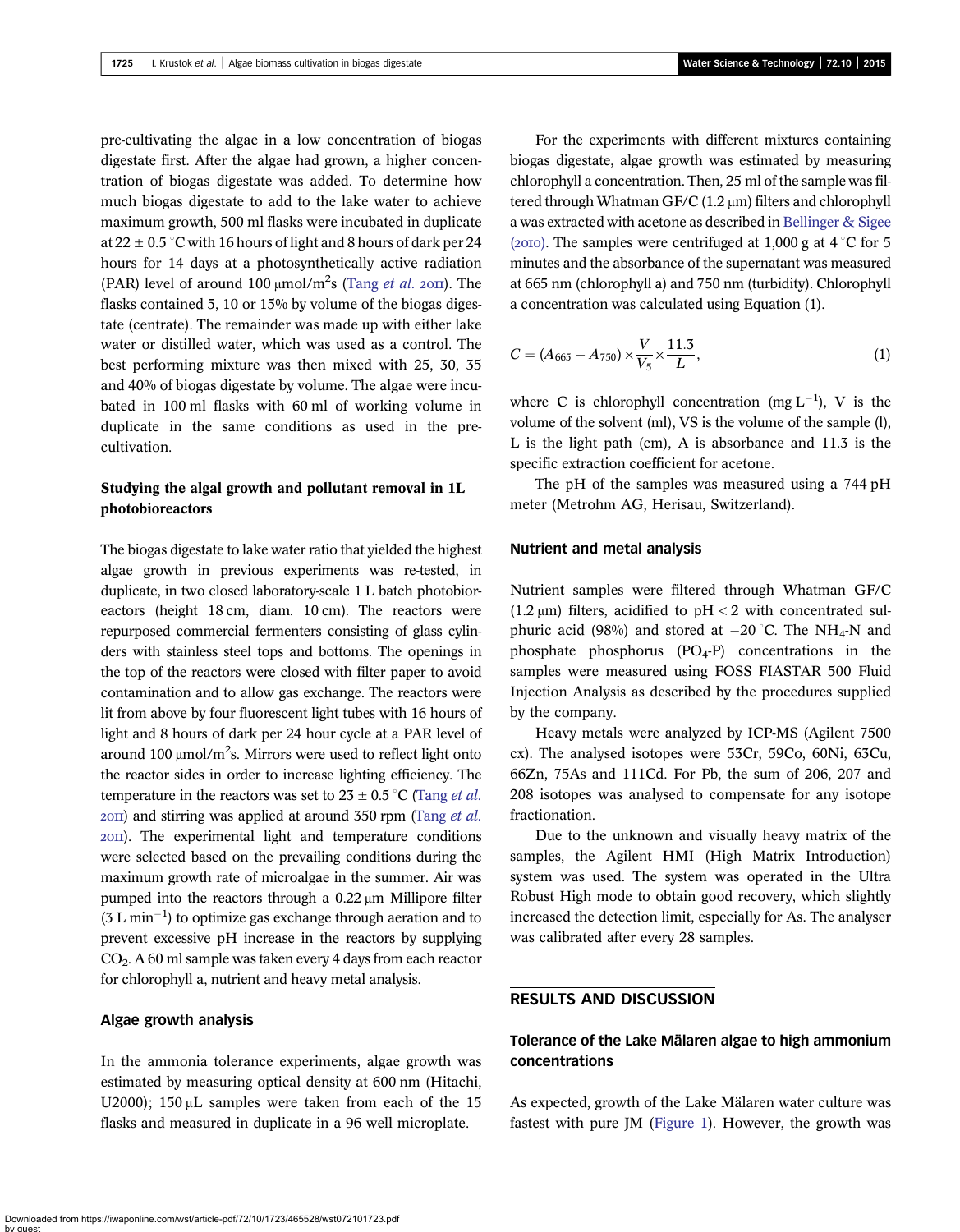<span id="page-3-0"></span>

**Figure 1** | Optical density in samples containing Jaworski's Medium (JM) with varying NH<sub>4</sub>-N concentrations up to 900 mg L<sup>-1</sup>. Error bars show standard deviation.

significantly slower than growth in the samples collected in the summer ([Odlare](#page-6-0) *et al.*  $20\pi$ ). As the lake water was sampled during winter, it is possible that the algae in the water were dormant and had a lower growth rate. Previous experiments have shown that it is possible to cultivate algae from Lake Mälaren as late as November and December, but algae collected in winter require a longer adaptation period as the change of environment from lake to laboratory (4  $\degree$ C to 22 °C) is more extreme ([Krustok](#page-6-0) *et al.* 2015b).

In this study, growth slowed and the maximum measured OD decreased with increasing concentrations of ammonium chloride. Growth was very slow at ammonium concentrations above 200 mg  $L^{-1}$ , and there was no noticeable growth at all above 900 mg  $L^{-1}$  ammonium chloride. This is similar to the results presented by Lin [et al.](#page-6-0)  $(2007)$ . In their experiments, three different Chlorella sp. strains were able to grow in landfill leachate at  $NH_4$ -N concentrations up to 135 mg  $L^{-1}$ , after which growth was noticeably inhibited.

The average pH value at the start of the experiment was 7.5. During growth, the pH of the JM sample increased to 9.3 while the other samples decreased to an average pH of 5.1. It is not clear why the pH decreased so dramatically in the samples with added  $NH<sub>4</sub>Cl$ , as the chemical itself did not affect the pH noticeably in the beginning of the experiment. However, since NH4Cl acts as a weak acid, it is possible that at such low algae growth and high  $NH<sub>4</sub>Cl$ concentrations, it will cause the pH to decrease.

In the JM sample, the faster removal of  $CO<sub>2</sub>$  as well as the formation and release of ammonia would have contributed to the increase of pH, implying that much of the ammonium had been removed. However, since there was algae growth, and the ammonium concentration at the beginning was relatively low, this effect would not have influenced the results from the other samples.

Ammonium concentration was reduced by  $31.9 \pm 2.0\%$ in the samples with an initial ammonium concentration of 50 mg  $L^{-1}$  (Table 2). While the removal efficiency in these samples was low, it could be explained by the slow growth rate seen in the experiments and the absence of continuous mixing limiting the amount of nitrogen the algae had access to. Since the pH in the samples with initial ammonium concentrations of 50 mg  $L^{-1}$  remained around 7, it is likely that the ammonium was taken up by the algae. In the samples with ammonium concentration above 50 mg  $L^{-1}$ , there was very little to no ammonium uptake.

# Biogas digestate and lake water ratios for optimum algal growth

Out of the tested pre-cultivation mixtures, the best growth was seen with 5% biogas digestate and 95% lake water, with an initial NH<sub>4</sub>-N concentration of 20 mg  $L^{-1}$ . The chlorophyll a concentration increased 3-fold in this sample while it remained relatively unchanged in the samples with 10% and 15% biogas digestate. There was also no significant growth in the samples that substituted distilled water for the lake water, suggesting that the algae that grew in the lake water samples originated from the lake water.

As the 5% biogas digestate sample had the highest algae growth it was chosen as a base to determine the best ratio of pre-cultivated algae suspension to biogas digestate.

There was a significant increase in the chlorophyll a concentration in samples with 25% and 35% biogas digestate mixed with the pre-cultivated algae suspension. Chlorophyll a concentration grew 61- and 18-fold respectively in the two samples ([Figure 2\(a\)\)](#page-4-0).

The initial ammonium concentrations in samples with 25% and 35% biogas digestate were 191 mg  $L^{-1}$  and

**Table 2** | NH<sub>4</sub>-N concentrations for samples containing Jaworski's Medium (JM) with varying NH<sub>4</sub>-N concentrations up to 900 mg L<sup>-</sup>

| Sample        | Day 0            | <b>Day 16</b>     | Change            |
|---------------|------------------|-------------------|-------------------|
| JM            | $<$ 0.01         | $<$ 0.01          |                   |
| JM 50         | $47.5 \pm 1.2$   | $32.3 \pm 1.7$    | $-31.9 \pm 2.0\%$ |
| <b>IM 100</b> | $94.6 \pm 0.4$   | $90.8 \pm 3.8$    | $-4.0 \pm 3.9\%$  |
| <b>IM 200</b> | $184.7 \pm 5.3$  | $176.5 \pm 4.8$   | $-4.4 \pm 5.1\%$  |
| <b>IM 500</b> | $462.8 \pm 2.3$  | $489.1 \pm 15.5$  | $5.7 \pm 3.5\%$   |
| <b>IM 900</b> | $896.1 \pm 31.6$ | $867.9 \pm 143.5$ | $-2.8 \pm 18.4\%$ |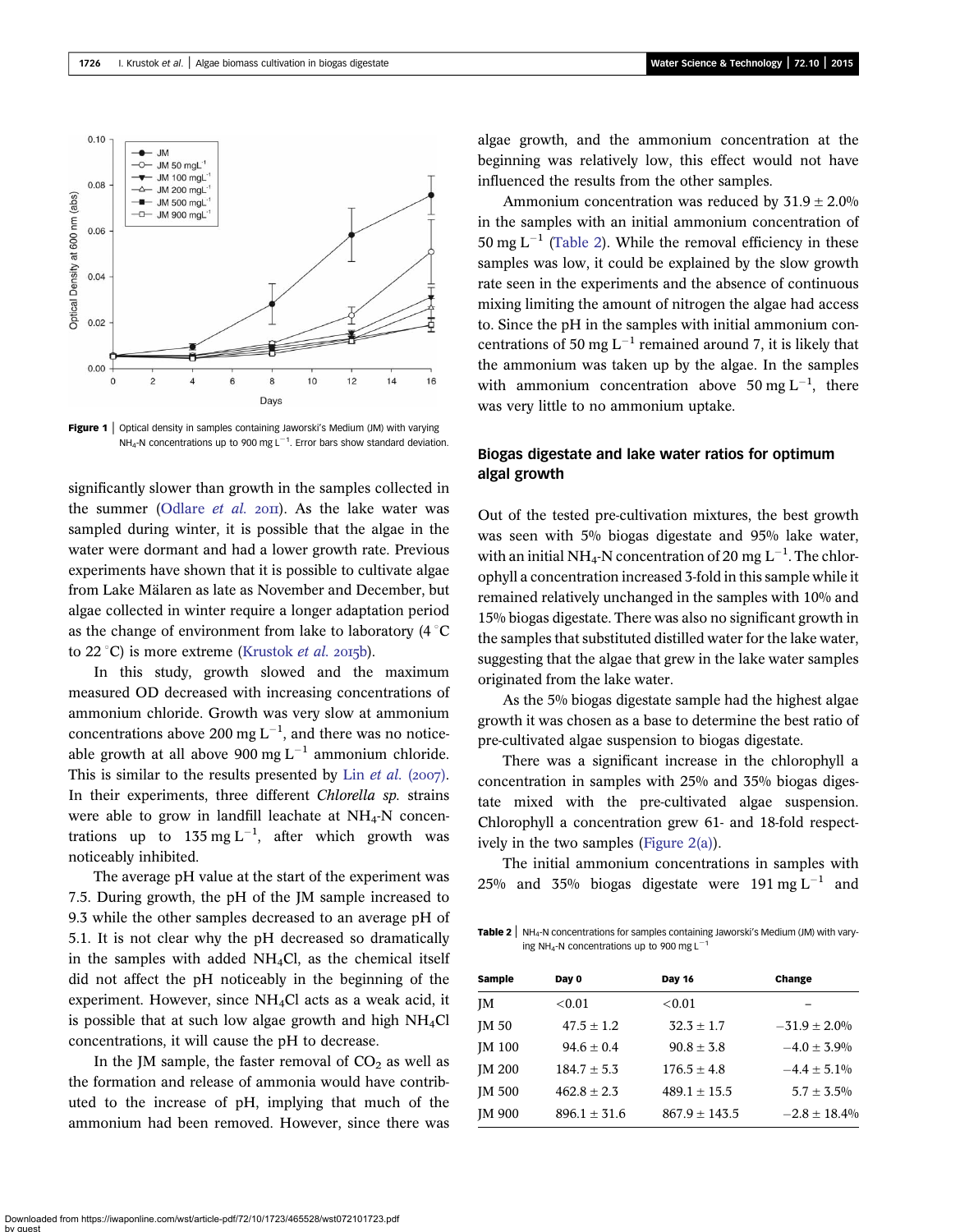<span id="page-4-0"></span>

Figure 2 | Chlorophyll a (a), NH<sub>4</sub>-N (b) and PO<sub>4</sub>-P (c) concentrations before and after cultivation with 25%, 30%, 35% and 40% of biogas digestate mixed with pre-cultivated algae suspension and incubated for 14 days. Error bars show standard deviation.

234 mg  $L^{-1}$  respectively. These are close to the limits found in this study and previously reported by Lin [et al.](#page-6-0)  $(2007)$ . After 14 days the concentrations of ammonium had fallen to 73 and 83 mg  $L^{-1}$ , resulting in a purification efficiency of 61.8% and 64.5%, respectively (Figure 2(b)).

Since the pH decreased from 8.2–8.3 to 6.9–7.2 between the beginning and the end of the experiments, the ammonium was most likely removed biologically, either by nitrification or by assimilation by the algae. Since there was no significant correlation between the reduction of ammonium and chlorophyll growth in the samples, it is likely that most of the ammonium was nitrified and not taken up by the algae. Previous studies have also suggested nitrification as the main process behind ammonium reduction in photobioreactors ([Karya](#page-6-0) et al. 2013).

The phosphate concentration did not change significantly during the experimental period (Figure 2(c)). While the chlorophyll a growth in samples with 25 and 30% biogas digestate indicates that at least some of the phosphorus had to be taken up by the microalgae, it is probable that more phosphate was released due to other microbiological processes.

# Algal growth and pollutant removal in 1L laboratoryscale photobioreactors

As the 5 and 25% biogas digestate mixtures had the highest algae growth for pre-cultivation and cultivation, respectively, they were used in 1L photobioreactors to achieve a higher reactor volume and purification efficiency. After pre-cultivation, which lasted for 8 days, the final chlorophyll a concentration in the suspension was  $0.48 \pm 0.11$  mg L<sup>-1</sup>; 25% of the volume was then replaced with biogas digestate as in previous experiments and cultivated for another 8 days resulting in a chlorophyll a concentration of  $2.1 \pm 0.5$  mg L<sup>-1</sup> (Figure 3(a)). The growth rate seemed to be higher at the end of the



Figure 3 | Chlorophyll a (a), NH<sub>4</sub>-N (b) and PO<sub>4</sub>-P (c) concentrations in the cultivation step (25% biogas digestate mixed with 75% pre-cultivated algae suspension by volume). Error bars show standard deviation.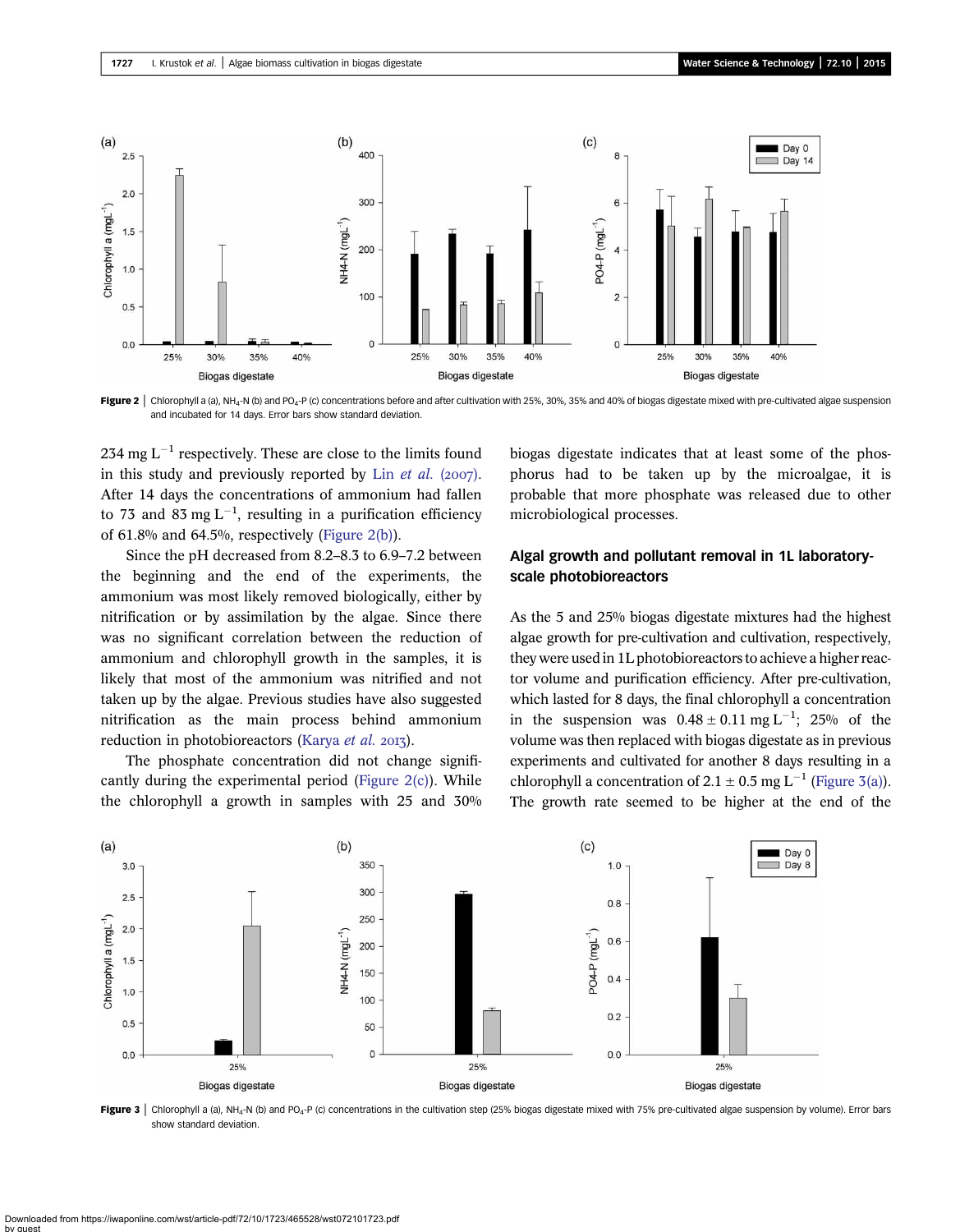experiment, which indicates that increasing the growth period could have significantly increased the algae production. When treating municipal wastewater in a similar reactor system, comparable growth was measured in samples that were inoculated with lake water sampled in December 2012 ([Krustok](#page-6-0) et al. b). As the same research suggests, three to four times higher growth could be expected when using lake water sampled in the summer.

In the cultivation step, the algae were able to grow in 300 mg  $L^{-1}$  of NH<sub>4</sub>-N. This is a third higher than in the previous experiments and more than twice the concentration reported by Lin *[et al.](#page-6-0)* (2007) to support algal growth. This may be the result of the pre-cultivation phase where a low concentration of biogas digestate helped to select for a more stable community. In addition, while Lin [et al.](#page-6-0)  $(2007)$ used two isolated strains of microalgae Chlorella pyrenoidosa and Chlamydomonas snowiae to treat nitrogen-rich wastewater, it can be argued that mixed consortia can be more stable in complex substrates due to the interactions between different microorganisms [\(Muñoz & Guieysse](#page-6-0) 2006).

 $NH_{4}$ -N decreased significantly in the reactors [\(Figure 3\(b\)](#page-4-0)). After pre-cultivation, the final measured concentration was  $0.13 \text{ mg L}^{-1}$  while after cultivation,  $81 \text{ mg L}^{-1} \text{ NH}_4\text{-N}$ remained in the reactor, resulting in a purification efficiency of 89.9  $\pm$  3.9 and 72.8  $\pm$  2.2%, which is similar to the results found by Lin *[et al.](#page-6-0)* (2007), although starting from a higher NH4-N concentration.

There are several reasons for this reduction of ammonium. While ammonium may have been reduced in biological processes such as nitrification and algae uptake, the pH was between 8.1–8.6 in experiments accounting for some of the reduction in ammonium due to ammonia stripping.

The PO<sub>4</sub>-P concentrations decreased in the experiments, however, there was a large variation in the measurements, most likely due to a relatively low concentration at the start (Figure  $3(c)$ ). Due to this, the purification efficiency varied widely, being around  $41.4 \pm 41.4$ %.

Since nitrogen and phosphorus concentrations in the treatment stage were removed to unsatisfactory levels, it is possible that the duration of the treatment phase needs to be increased. While the algae biomass increased around nine-fold during the 8-day cultivation period ([Figure 3\(a\)](#page-4-0)), there is room for improvement as, under ideal conditions, algae can double their biomass in one day [\(Demirbas &](#page-6-0) [Demirbas](#page-6-0) 2011). There is also a need to control the pH since an increase in pH may allow for the formation of  $NH<sub>3</sub>$  which inhibits the algal growth ([Yuan](#page-6-0) et al. 2011). In future experiments, pumping  $CO<sub>2</sub>$  instead of air into the system may provide more robust pH control.

While the growth rate and nutrient removal in these preliminary experiments was found to be low, the algae were able to grow at very high concentrations of ammonium. Similar experiments using mixed algae and bacteria consortia could help find novel biological treatment options for waste streams with high ammonium concentrations that produce suitable effluent concentrations.

#### Heavy metal concentrations

The Cr, Co, As, Cd and Pb showed very little change in any of the analysed samples. During the cultivation, Ni and Cu were released into the water phase while there was little change in the Zn concentration (Figure 4). Uptake of the analysed metals by the algae was not evident in any of the samples, meaning that the produced biomass did not accumulate large amounts of heavy metal. It is possible that the metals were mobilized from complexes to the water phase by microbes [\(Gadd](#page-6-0)  $2004$ ). This can be a positive outcome as mobilised heavy metal ions can be easily removed by ion exchange mechanisms in the filtration of clean water after biological treatment. In general, the heavy metal concentrations were very low and the differences in concentrations may have been due to measurement errors.

# **CONCLUSIONS**

From the experiments conducted with high ammonium JM, it was determined that the algae were able to grow well in ammonium concentrations of up to 200 mg  $L^{-1}$ . At higher concentrations, there was a significant inhibition in



Figure 4 | Nickel, copper and zinc concentrations at the beginning and end of algae cultivation with 25% biogas digestate mixed with a pre-cultivated algae suspension. Error bars show standard deviation.